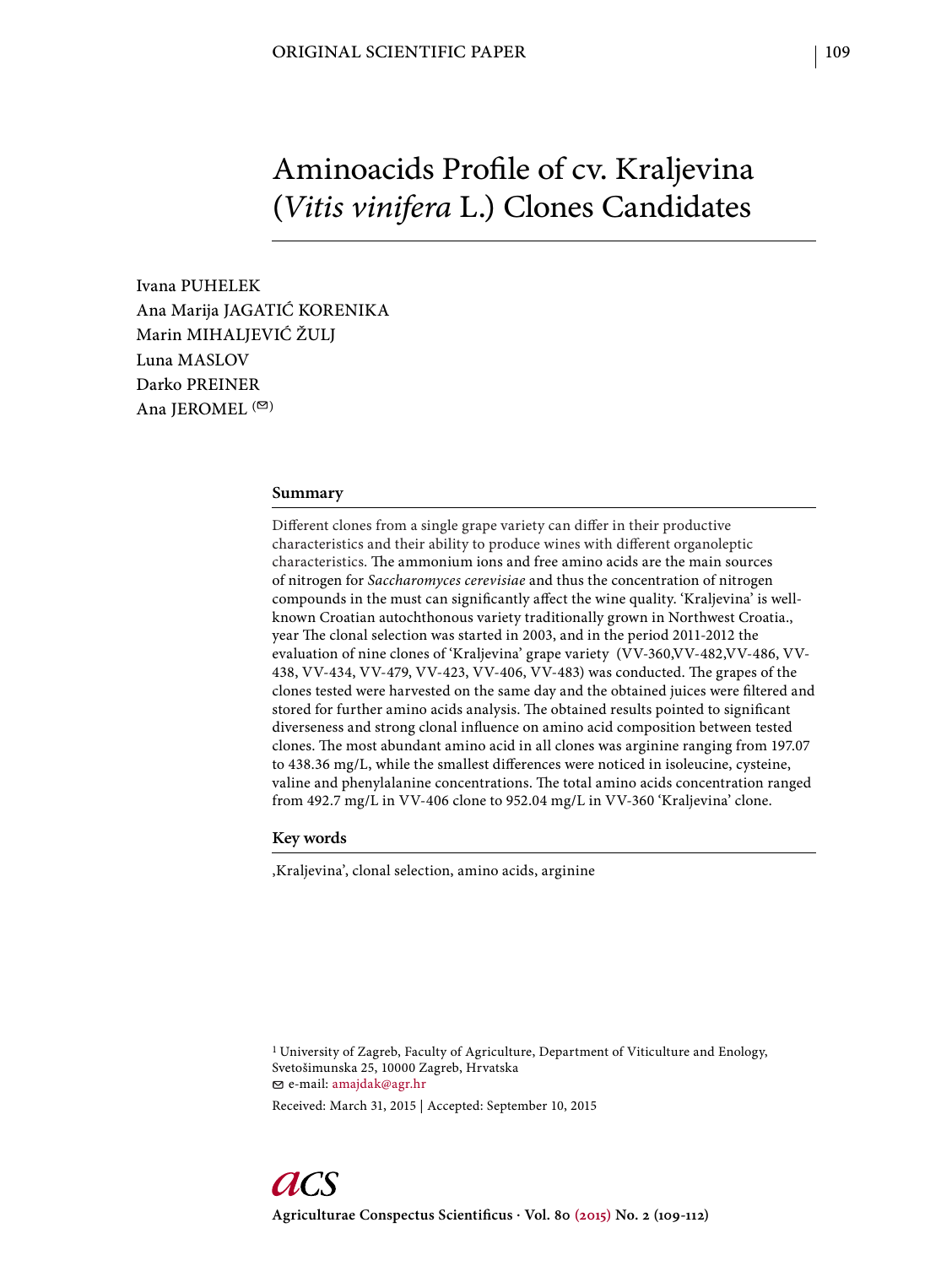## **Introduction**

'Kraljevina' is an autochthonous grape variety from Prigorje region. Even though it is spread throughout a relatively large area, its name is closely associated with the city Sveti Ivan Zelina and its surrounding area where it is mostly grown. Many quotations confirm that it has been present in the assortment of grape varieties of the viticulture area of the continental Croatia from ancient times and that present the thesis that it is an autochthonous variety (Trummer, 1841; Turković, 1955). , Kraljevina' is also known under the name ,Brina', ,Imbrina', ,Kralovina', ,Dišeća brina', , Moravina', , Konigtraube' and , Portugieser roter'. It is also grown in Slovenia, where it is known as , Rdeča Kraljevina', and in Hungary, where it is known as , Piros leanyka'.

,Kraljevina' is only one of authocthonous grapevine varieties of Croatia used in clonal selection for the purpose of the process of revitalisation by means of clonal selection, which has started in 2003. On the territory of Sveti Ivan Zelina, some 100 elite grapevines were propagated into clonal lines, grafted on two virus-free rootstocks and planted on two different locations (Puščak locality and Krčina locality).

The goal of the clonal selection is to extract genotypes with positive characteristics, propagate them and after a long-term evaluation define the clones with better yield, higher grape quality and sugar content, which all leads to better quality of wine as the final product.

Our research was conducted on nine clones of 'Kraljevina' variety that were extracted because of the sufficient number of grapevines that ensured the minimum quantity of grapes required for a proper implementation of the microvinification alcoholic fermentation process. Apart from the basic viticulture characteristics usually used for describing clones (fruitfulness, cluster and berry size, cluster density, etc.), it is very important to pay attention to the quality of grapes, that is, to conduct the appropriate physical and chemical analyses that deal with concrete issues of winegrowers related to the technology and/or quality of their wine. Therefore, in the clonal selection process, it is necessary to examine the variability level of clonal candidates in the synthesis of individual groups of chemical compounds participating in forming sensory characteristics and to define their quality. The chemical compounds include also nitrogen compounds of grape, i.e. must and their relation to alcoholic fermentation and chemical composition of wine. In this sense, the highest attention is paid to the analysis of the amino acid composition. Therefore, the goal of this research was to define the clonal effects on 'Kraljevina' grapevine amino acid profile, and establish to what extent it reflects the genetic differences between individual clonal candidates.

## **Material and methods**

The research was conducted in 2011 and 2012 on the must of candidate clones of 'Kraljevina' grapevine (*Vitis vinifera* L.) extracted from the grape planted in experimental vineyards located in Sveti Ivan Zelina, more precisely in Gornje Psarjevo, localities Puščak and Krčina, which are typical vineyard locations (Prigorje – Bilogora subregion). The individual vines selected in a positive mass selection within the project "Clonal selection of grapevine cv. Kraljevina" were propagated and planted in both locations. The research was conducted on nine candidate clones

of 'Kraljevina' variety (VV-360, VV-438, VV-406, VV-479, VV-486, VV-483, VV-423, VV-434, VV-482) which were selected because of the sufficient number of vines that were able to provide the minimum quantity of grapes required for a proper microvinification alcoholic fermentation process. Each candidate clone was harvested manually after it ripened to full maturity. The grapes were transported in plastic crates to a cellar in Gornje Psarjevo where they were immediately processed. After destemming and crushing of grapes of each candidate clone separately, a 5% sulphurous-acid solution was added to the produced must and the must was cleared by settling for 24 hours, after which time it was poured into 10 L balloon bottles where fermentation was initiated. The must samples were taken for analysis after the must was racked off the lees. Specific amino acids in must were determined by a high performance liquid chromatography (HPLC).

Determination of amino acids in must and wine by HPLC was according to Pripis-Nicolau et al. (2001) with slight modifi cations. The analyses were performed on an HPLC Agilent 1100 (Agilent Technologies, USA) comprising a binary pump, an autosampler and Agilent 1200 fluorescence detector. The excitations and emission wavelengths were 356 and 445 nm respectively. The column was Lichrospher RP 18 (125 mm  $\times$  4 mm  $\times$  5 μm). Derivatization of amino acids was made on-line by injection programme of autosampler. The total separation of derivative amino acids lasted 107 min using a flow rate of 0.8 mL/min.

#### **Results and discussion**

Besides ammonia, amino acids are the main nitrogen compounds that can be assimilated by yeast (Agenbach, 1977; Jiranek et al., 1995; Kunkee, 1991), and thereby their concentration in must can have a significant effect on wine quality. According to Jiranek et al. (1995), the amino acids that make up the highest percentage of all yeast requirements for assimilable nitrogen include arginine, serine, glutamate, threonine, aspartic acid and lysine. Furthermore, the amino acid profile of *Vitis* varieties has been specified across the entire viticulture and enology world (Huang and Ough, 1991; Kliewer, 1969; 1970; Kluba et al., 1978; Ough and Bell, 1980; Sponholz, 1991), and it has been established that the amino acid composition varies depending on variety and viticulture region. Based on their composition Kliewer (1970) ranked *Vitis vinifere* varieties, and Huang and Ough (1991) established that concentration of specific amino acids varies depending on the year of production. Spayd et al.  $(1994)$  pointed out to a significant correlation between the nitrogen fertilization and concentration of specific amino acids.

There are 20 amino acids found in the must and they represent 28 – 39% of the total nitrogen, depending whether the must is made of white or red grape variety (Rapp and Versini, 1991). The concentration of amino acid in the must ranges from 65 to 1130 mg N/1 (Amerine et al., 1980), which primarily depends on variety, region, time of harvest, and nitrogen present in the soil and fertilizer (Bell et al., 1979; Kliewer, 1970). The two most prevalent amino acids available in grape must are proline and arginine and they represent  $21 - 55%$  of total nitrogen. Their concentration is the highest of all amino acids, and they are followed by alanine, asparagine, aspartic acid, glutamate, glutamine, serine, threonine etc. Proline is one of the most abundant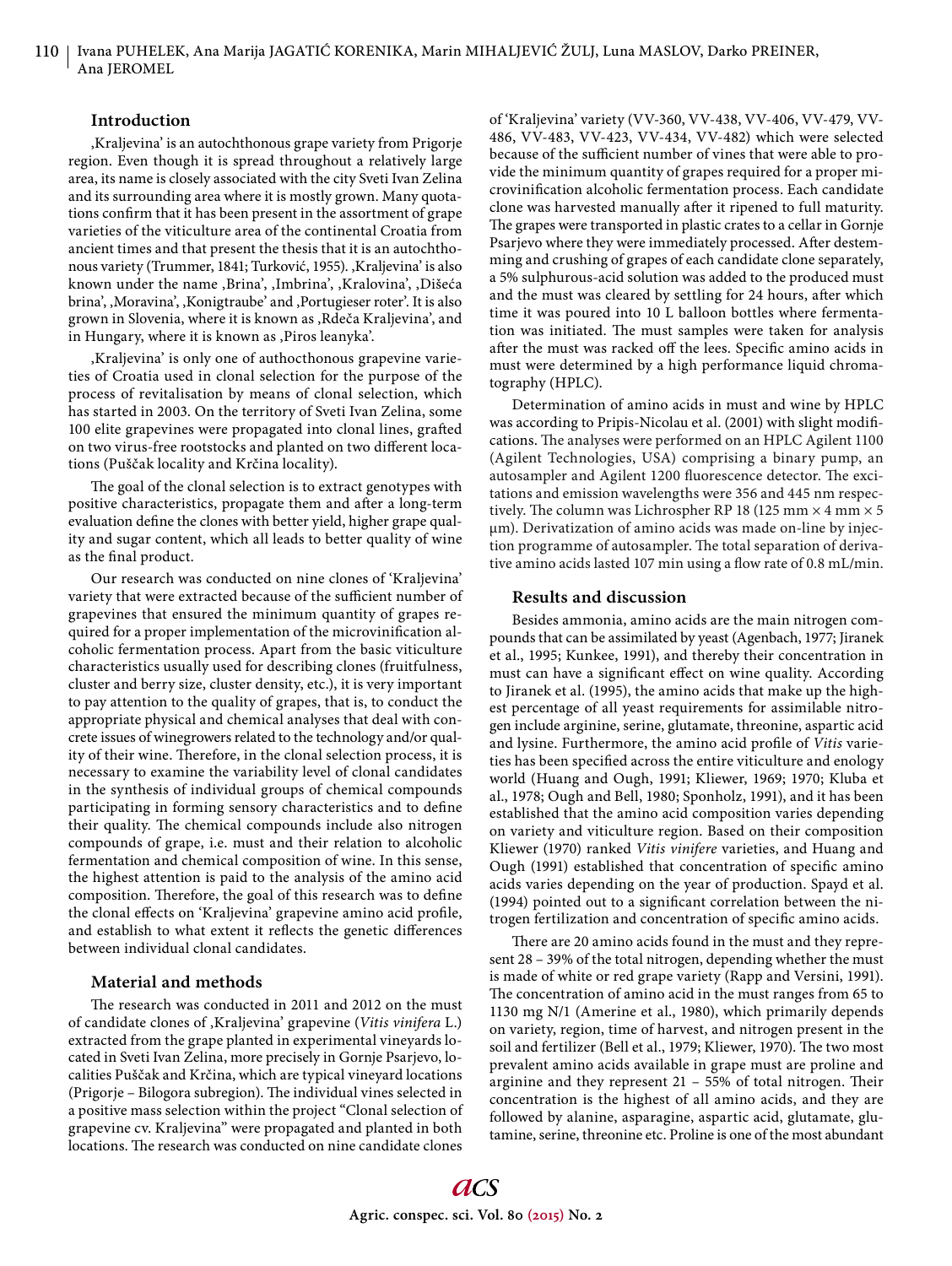| Ak(mg/L)   | VV479                 | VV434               | <b>VV423</b>          | <b>VV438</b>        | VV483                | <b>VV482</b>         | <b>VV406</b>         | <b>VV360</b>         | <b>VV486</b>       | 2011               | 2012                |
|------------|-----------------------|---------------------|-----------------------|---------------------|----------------------|----------------------|----------------------|----------------------|--------------------|--------------------|---------------------|
| Glu        | $20.14^e$             | 40.68 <sup>a</sup>  | 16.68 <sup>f</sup>    | 24.35 <sup>c</sup>  | 22.69 <sup>d</sup>   | $16.84$ <sup>f</sup> | 17.36 <sup>f</sup>   | $28.73^{b}$          | 16.12 <sup>f</sup> | 21.60 <sup>b</sup> | $23.63^{b}$         |
| Asp        | $53.14^{\circ}$       | 81.96 <sup>b</sup>  | 38.21 <sup>g</sup>    | 54.08 <sup>c</sup>  | 47.30 <sup>d</sup>   | $45.38^e$            | 42.77 <sup>f</sup>   | 88.03 <sup>a</sup>   | 38.34 <sup>g</sup> | 64.89 <sup>b</sup> | $43.93^{b}$         |
| Cys        | $3.42^{\circ}$        | $5.83^{a}$          | 2.59 <sup>f</sup>     | 4.16 <sup>b</sup>   | 3.41 <sup>c</sup>    | 3.20 <sup>cd</sup>   | 3.00 <sup>de</sup>   | 5.62 <sup>a</sup>    | 2.78 <sup>ef</sup> | $6.24^{b}$         | 1.32 <sup>b</sup>   |
| Ser        | 20.16 <sup>d</sup>    | 33.18 <sup>b</sup>  | $18.33^e$             | 26.02 <sup>c</sup>  | 19.99 <sup>d</sup>   | 25.89 <sup>c</sup>   | $18.03^e$            | $37.63^a$            | $17.04^e$          | $23.63^{b}$        | $24.42^{b}$         |
| <b>His</b> | $8.25^{\circ}$        | 25.56 <sup>a</sup>  | 8.20 <sup>e</sup>     | 15.69 <sup>b</sup>  | $8.66$ <sup>de</sup> | 11.11 <sup>c</sup>   | $8.42$ <sup>de</sup> | $25.34^{a}$          | 8.87 <sup>d</sup>  | $18.83^{a}$        | $7.85^{b}$          |
| Gly        | $3.95$ <sup>f</sup>   | 8.09 <sup>b</sup>   | $4.05$ <sup>f</sup>   | $6.14^{d}$          | 5.16 <sup>e</sup>    | 6.31 <sup>cd</sup>   | 4.73 <sup>e</sup>    | $12.60^{\circ}$      | 6.72 <sup>c</sup>  | $6.14^{b}$         | 6.69 <sup>b</sup>   |
| Thr        | $42.75^{8}$           | 73.07 <sup>b</sup>  | $46.79$ <sup>f</sup>  | 54.34 <sup>d</sup>  | $51.90^e$            | $56.53$ <sup>c</sup> | $40.85$ <sup>g</sup> | $83.24$ <sup>a</sup> | $35.24^h$          | $74.00^{\circ}$    | 33.71 <sup>b</sup>  |
| Arg        | 231.64 <sup>8</sup>   | $405.63^{b}$        | 221.32 <sup>h</sup>   | 277.19 <sup>d</sup> | $251.53^e$           | $382.11^{\circ}$     | $197.07^{\rm i}$     | $438.36^{\circ}$     | 241.98f            | $414.30^a$         | 173.88 <sup>b</sup> |
| Ala        | 55.68 <sup>g</sup>    | $123.72^a$          | $72.55^{\circ}$       | 84.73c              | 49.65 <sup>g</sup>   | $78.34$ <sup>d</sup> | $68.11^{f}$          | $106.83^{b}$         | $72.83^e$          | $52.73^{b}$        | $105.59^{\circ}$    |
| Tyr        | $22.49^e$             | $41.34^a$           | $23.57^{\circ}$       | 31.09 <sup>c</sup>  | 30.17 <sup>c</sup>   | 30.09 <sup>c</sup>   | 27.14 <sup>d</sup>   | 36.01 <sup>b</sup>   | 25.80 <sup>d</sup> | 19.93 <sup>b</sup> | $39.56^{\circ}$     |
| Val        | 3.94 <sup>f</sup>     | $5.33^{d}$          | 4.55 <sup>e</sup>     | 5.64 <sup>cd</sup>  | 7.43 <sup>b</sup>    | 7.27 <sup>b</sup>    | 5.52 <sup>d</sup>    | $8.04^{\circ}$       | 5.97 <sup>c</sup>  | 3.87 <sup>b</sup>  | 8.06 <sup>a</sup>   |
| Met        | $11.54^d$             | 14.70 <sup>b</sup>  | 11.28 <sup>d</sup>    | $14.36^{bc}$        | $14.17^{bc}$         | $22.38^{a}$          | 11.63 <sup>d</sup>   | 21.98 <sup>a</sup>   | 13.79 <sup>c</sup> | 18.02 <sup>a</sup> | 12.16 <sup>b</sup>  |
| Phe        | 2.08 <sup>h</sup>     | $3.27^e$            | 2.93 <sup>f</sup>     | 4.55c               | $3.73^{d}$           | $6.74$ <sup>a</sup>  | 3.06 <sup>ef</sup>   | $5.32^{b}$           | 2.60 <sup>g</sup>  | 2.62 <sup>b</sup>  | 5.00 <sup>a</sup>   |
| <b>Ile</b> | $3.38^{d}$            | 3.28 <sup>d</sup>   | 3.24 <sup>d</sup>     | 3.21 <sup>d</sup>   | 3.52 <sup>cd</sup>   | $7.70^a$             | $4.55^{\rm b}$       | $7.46^{\circ}$       | 3.75 <sup>c</sup>  | $4.93^{\circ}$     | 3.97 <sup>b</sup>   |
| Leu        | $11.69$ <sup>ef</sup> | $12.21^{\text{de}}$ | $11.66$ <sup>ef</sup> | 14.66 <sup>c</sup>  | 15.10 <sup>c</sup>   | $21.12^a$            | 11.19 <sup>f</sup>   | 19.41 <sup>b</sup>   | 12.91 <sup>d</sup> | $17.12^a$          | 11.76 <sup>b</sup>  |
| Lys        | 33.80 <sup>b</sup>    | 48.59a              | $27.86^{de}$          | $30.00^{\circ}$     | 29.93c               | $30.85^{\circ}$      | 28.89 <sup>d</sup>   | $27.39^e$            | $28.48^{d}$        | 30.01 <sup>b</sup> | $33.50^{\circ}$     |
| Σ          | 528.02                | 926.50              | 513.88                | 650.25              | 564.41               | 751.81               | 492.37               | 952.04               | 533.77             |                    |                     |
|            |                       |                     |                       |                     |                      |                      |                      |                      |                    |                    |                     |





**Figure 1.** 

Results of grouping candidate clones after canonical discriminant analysis in nine must samples for two years of research

amino acids, but it cannot be used by yeasts in typical anaerobic conditions present during alcoholic fermentation. According to some researchers (Agenbach, 1977) a minimum of 140 mg N/L is required so that yeast could fully consume sugar present in must. Research conducted in a synthetic medium has shown the importance of amino acids, especially cysteine, in creation of certain aromatic compounds during vinification process (Pripis-Nicolau et al., 2000).

The composition of amino acids in must is not necessarily identical to the yeast requirements. In such cases, ammonium is primarily incorporated to the molecular structure of insufficient amino acids produced in cells. The use of ammonium salt fertilizers prevents a slowdown or standstill of the fermentation process, and prevents the unpleasant reductive smells.

The chemical analysis of must established significant differences in content of individual amino acids of candidate clones of 'Kraljevina' variety. In both experimental years, arginine was recognized as the most prevalent amino acid with its concentration ranging from 197.07 mg/L in VV-406 clone to 438.36 mg/L in VV-360 clone. The smallest differences in concentration were established in isoleucine, cysteine, valine and phenylalanine. The obtained results are in accordance with the information found in